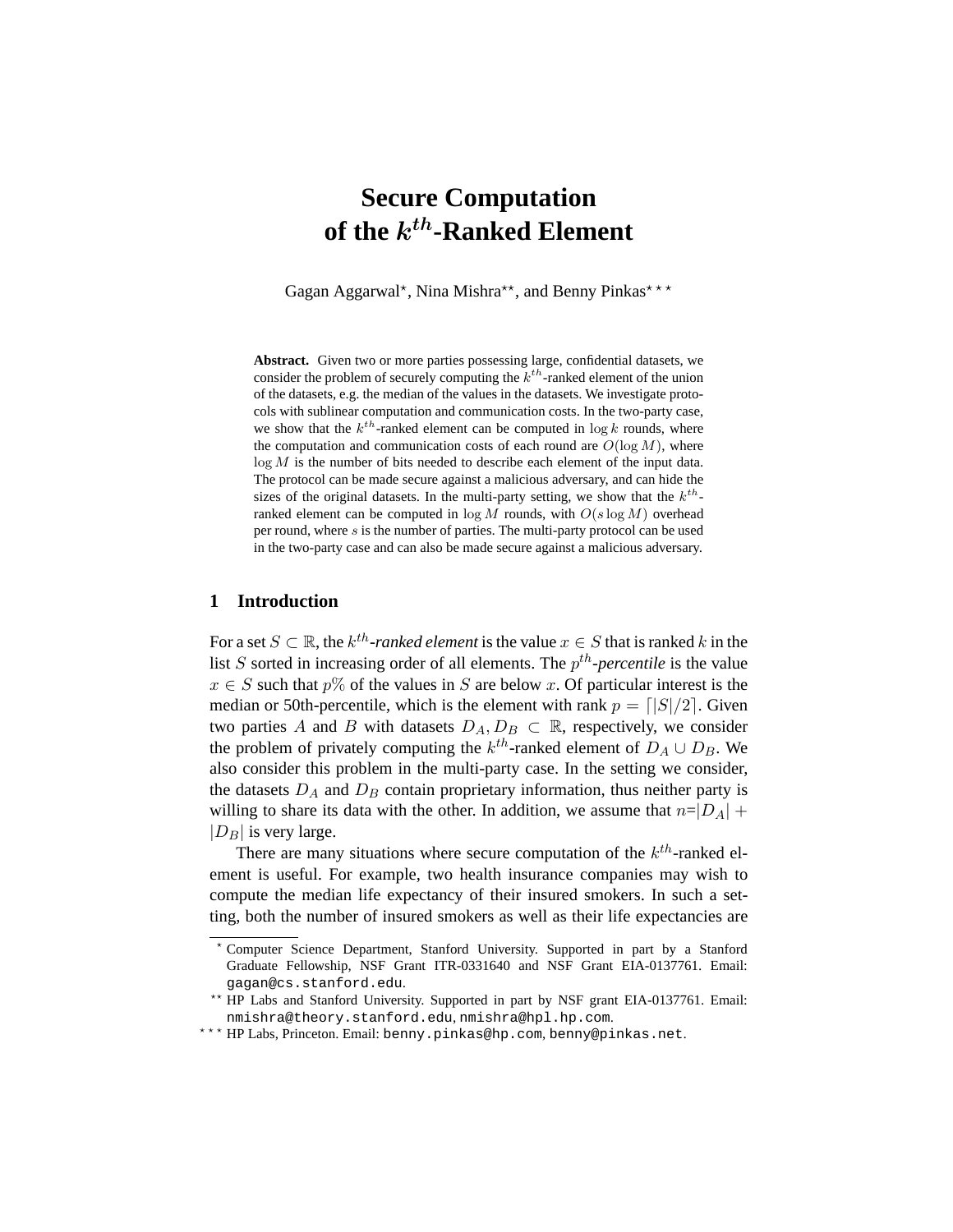private information, but the median life expectancy is of combined mutual interest. Another example is the annual Taulbee survey which collects salary and demographic data for faculty in computer science and computer engineering departments in North America. Each year, academic departments report only a small number of statistics like the average salary for assistant, associate and full professor positions. The Taulbee survey is thus able to publish only limited aggregate information. A secure, multi-party solution for the  $k^{th}$ -ranked element would enable universities to quickly compute the median salary without trusting individual salaries to Taulbee. Finally, secure computation of the  $k^{th}$ -ranked element facilitates secure computation of histograms [9, 16, 12].

The problem we discuss is exactly that of secure computation. Namely, it involves several parties with private inputs that wish to compute a function of their joint inputs, and require that the process of computing the function does not reveal to an adversarial party (or a coalition of such parties) any information that cannot be computed using the input of the adversary and the output of the function.

There exist well known solutions for secure computation of any function (see e.g. [18, 11]). The general method employed by these solutions is to construct a combinatorial circuit that computes the required function, and then run a distributed protocol that securely evaluates the circuit.<sup>1</sup> The communication overhead of these generic protocols is linear in the size of the circuit. The computation involves (at the least) running an oblivious transfer protocol for every input gate, or for every gate of the circuit, depending on the implementation. The  $k^{th}$ -ranked element can be computed via a circuit of size  $\Omega(n \log M)$  (since reading in the input requires at least  $n \log M$  gates), which implies that for large values of  $n$  the overhead of a secure protocol that is constructed by generic constructions is too large. In another generic construction, Naor and Nissim [15] show that any two-party communication protocol can be translated into a secure computation protocol, such that a protocol with communication complexity of  $c$  bits is transformed to a secure protocol with overhead of  $2<sup>c</sup>$  public key operations. This transformation can be applied to a protocol, due to Karchmer, for computing the median with  $\log n$  communication bits [13].

**Contributions** We are motivated by applications where the total number of points owned by the parties  $(n)$  is very large, and thus even a linear communication and computation overhead might be prohibitive. Thus, we describe protocols with sublinear communication and computation overhead. Specifically,

 $1$ . The interested reader can find a description of these protocols in the references above. Alternatively, descriptions of the two-party protocols are available at, e.g., [14, 10], and descriptions of the multi-party protocols can be found, for example, in [1, 8, 10].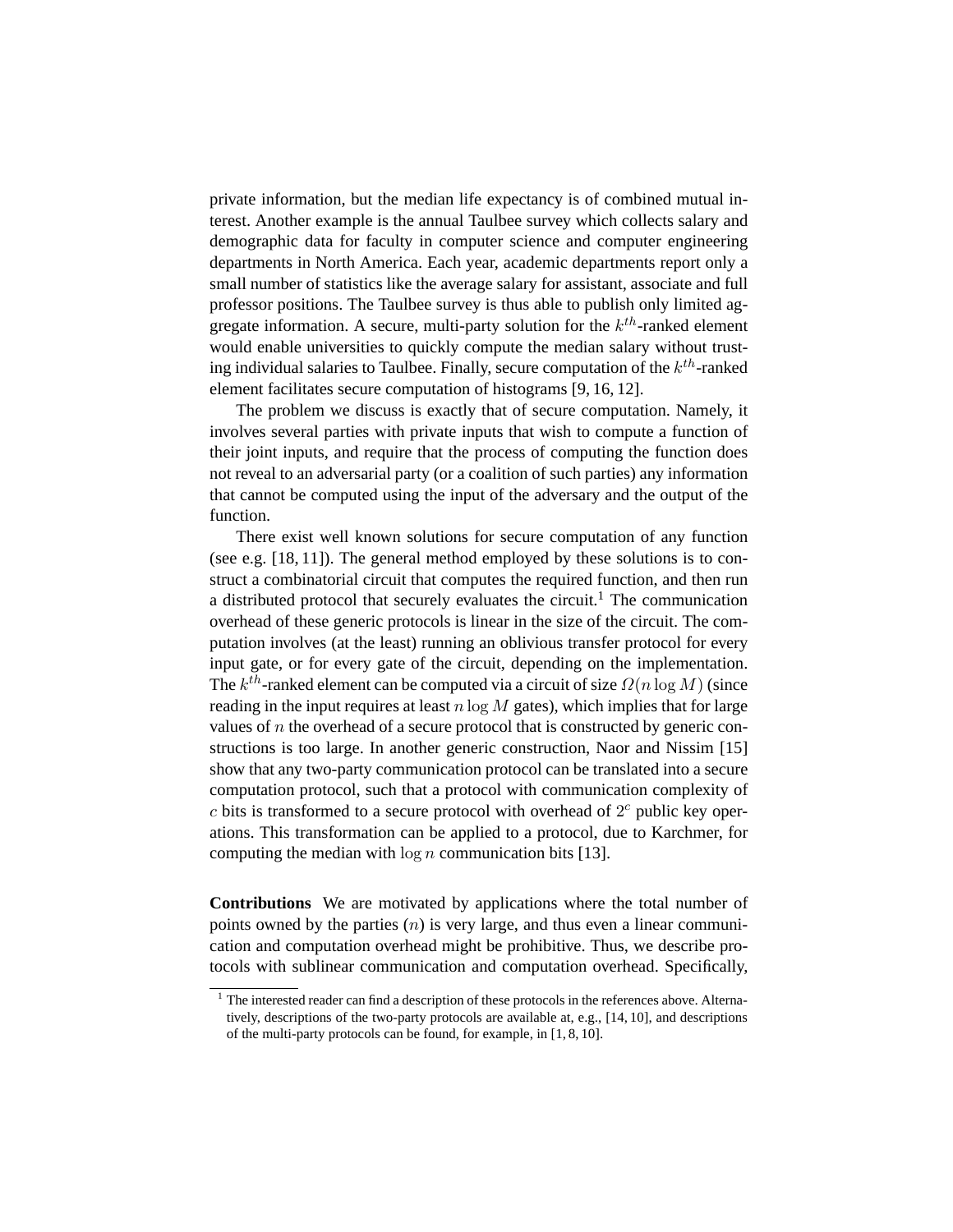in the two-party case, we reduce the computation of the  $k^{th}$ -ranked element to  $O(\log k)$  secure comparisons of  $(\log M)$ -bit inputs<sup>2</sup>, where  $\log M$  is the number of bits needed to describe the elements in the sets  $D_A$ ,  $D_B$ . We also show how to obtain security against malicious adversaries. In the multi-party case, we reduce the computation of the  $k^{th}$ -ranked element to  $O(\log M)$  simple secure computations that involve additions and a comparison of  $(\log M)$ -bit long numbers. Again, this protocol can be made secure against malicious adversaries. Interestingly, the multi-party solution can be applied to the two-party scenario if it uses secure two-party protocols as primitives. The protocol can even be directly applied to inputs that contain duplicate items, whereas the two-party protocol requires inputs comprising of distinct inputs. This is in contrast to the typical case in secure computation where secure multi-party protocols require the presence of an honest majority, which is not available in the two-party case.

The protocols given in this paper are modifications of well known algorithms in the communication complexity literature [17, 13]. Our contribution is the modifications and proofs of security that result in privacy-preserving solutions, for both semi-honest and malicious adversaries. In addition, we show how the parties can compute the  $k^{th}$ -ranked element while hiding from each other the actual sizes of their databases.

**Efficient secure computation via reduction and composition** We take the same approach as that of previous solutions for secure computation of large inputs (e.g. [14, 6, 4]), and reduce this task to many invocations of secure computation of simpler functions of small inputs (but unlike these constructions, we also design protocols which are secure against malicious adversaries). That is, we describe a protocol for computing the  $k^{th}$ -ranked value which uses oracle queries to a few simple functionalities and is secure if these functionalities are computed by a trusted oracle. A composition theorem (see [2, 3] and discussions below) shows that if the oracle queries are replaced by secure protocols, then the resulting combined protocol is also secure. In the semi-honest case the oracle queries can be replaced by very simple invocations of secure function evaluation. In the malicious adversary case they are replaced by a reactive secure computation of a simple function. We also note that the protocol computes the *exact* value of the  $k^{th}$ -ranked item, rather than computing an approximation as in [6].

<sup>&</sup>lt;sup>2</sup> If the two parties possess inputs x and y, a *secure comparison* reveals 0 if  $x \geq y$  and 1 otherwise, and nothing more, assuming the usual cryptographic assumptions.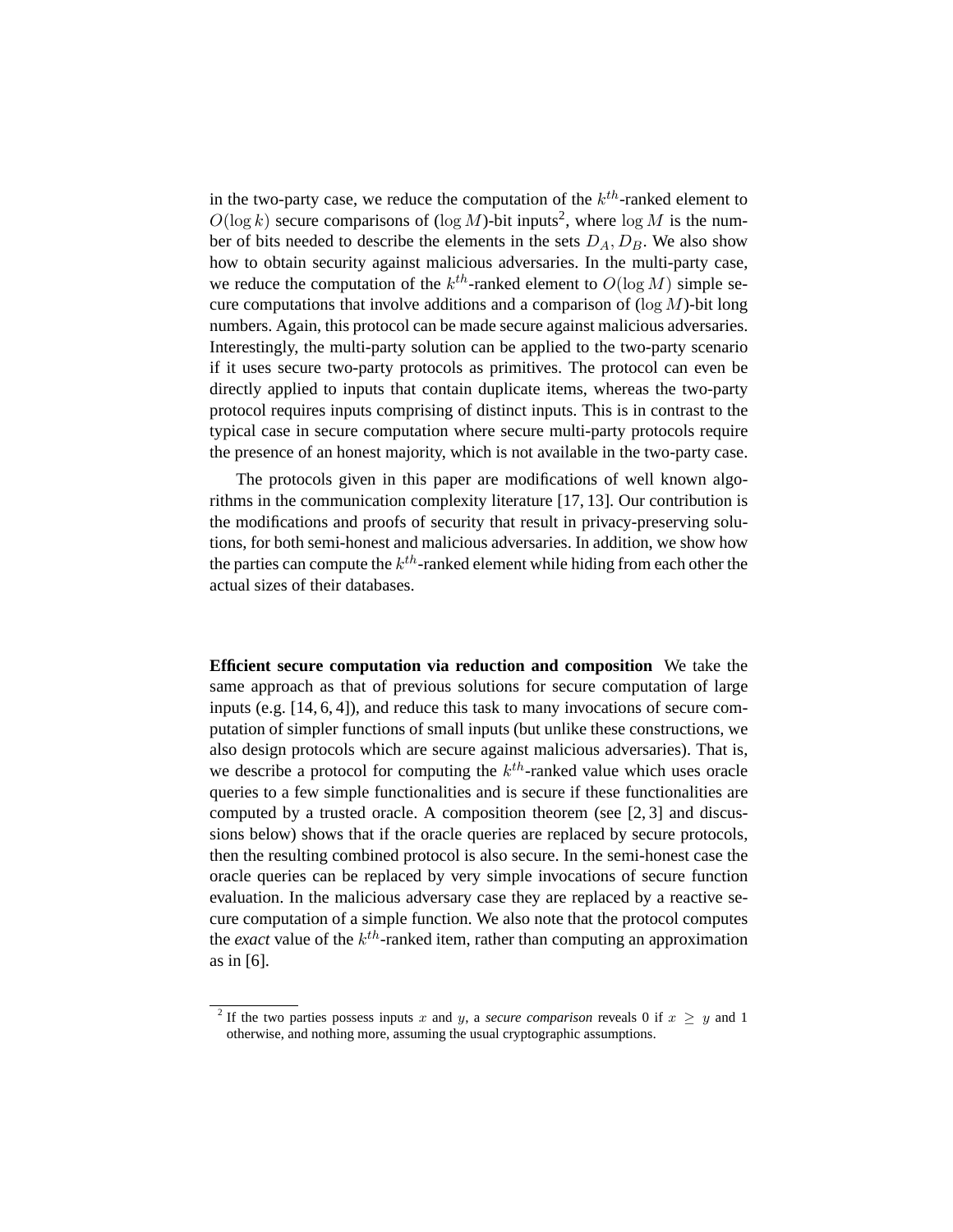#### **1.1 Security Definitions and a Composition Theorem**

We describe protocols that are secure against malicious adversaries. We therefore use definitions that compare the actual execution of the protocol to an "ideal" implementation, rather than use definitions that use simulation. The definitions we use follow those of Canetti and of Goldreich [2, 10]. We also state a composition theorem that is used in analyzing the security of the protocols.

A *semi-honest adversary* is an adversary that follows the instructions defined by the protocol. It might try, however, to use the information that it learns during the execution in order to learn information about the inputs of the other parties. A *malicious adversary* is an adversary that can behave arbitrarily. In particular, there are several things that a malicious adversary can do which we cannot hope to avoid: (1) it can refuse to participate in the protocol, (2) it can substitute an arbitrary value for its input, and (3) it can abort the protocol prematurely. Following [2, 10] we do not consider here solutions for the fairness of the protocol (i.e. item (3) above – the early termination problem) since there is no perfect solution for this issue and existing solutions are quite complex.

The security definition we use captures both the correctness and the privacy of the protocol. We only provide definitions for the two-party case. The definition is based on a comparison to the ideal model with a trusted third party (TTP), where corrupt parties can choose to give an arbitrary input to the trusted party, and to terminate the protocol prematurely, even at a stage where they have received their output and the other parties have not. We limit it to the case where both parties compute the same function  $f: \{0,1\}^* \times \{0,1\}^* \rightarrow \{0,1\}^*$ .

**Definition 1 (The Ideal Model).** *A strategy for party* A *in the ideal model is a pair of PPT (probabilistic polynomial time) algorithms,*  $A_I(X, r)$  *that uses the input* X *and a sequence of coin flips* r *to generate an input that* A *sends to the trusted party, and*  $A_O(X, r, Z)$  *which takes as an additional input the value* Z *that* A *receives from the TTP, and outputs* A*'s final output. If* A *is honest then*  $A_I(X, r) = X$  *and*  $A_O(X, r, Z) = Z$ *. A strategy for party B is similarly defined using functions*  $B_I(Y, r)$  *and*  $B_O(Y, r, Z)$ *.* 

*The definition is limited to the case where at least one of the parties is honest. We call an adversary that corrupts only one of the parties an* admissible adversary*. The joint execution of* A *and* B *in the ideal model, denoted* IDEAL $_{A,B}(X, Y)$ *, is defined to be* 

- *If* B *is honest,*
	- **IDEAL**<sub>A,B</sub> $(X, Y)$  equals  $(A_O(X, r, f(X', Y)), f(X', Y))$ , where  $X' =$  $A_I(X,r)$  *(in the case that A did not abort the protocol),*
	- *or,* IDEAL<sub>A,B</sub> $(X, Y)$  *equals*  $(A_O(X, r, f(X', Y)), -)$ *, where*  $X' = A_I(X, r)$ *(if A terminated the protocol prematurely).*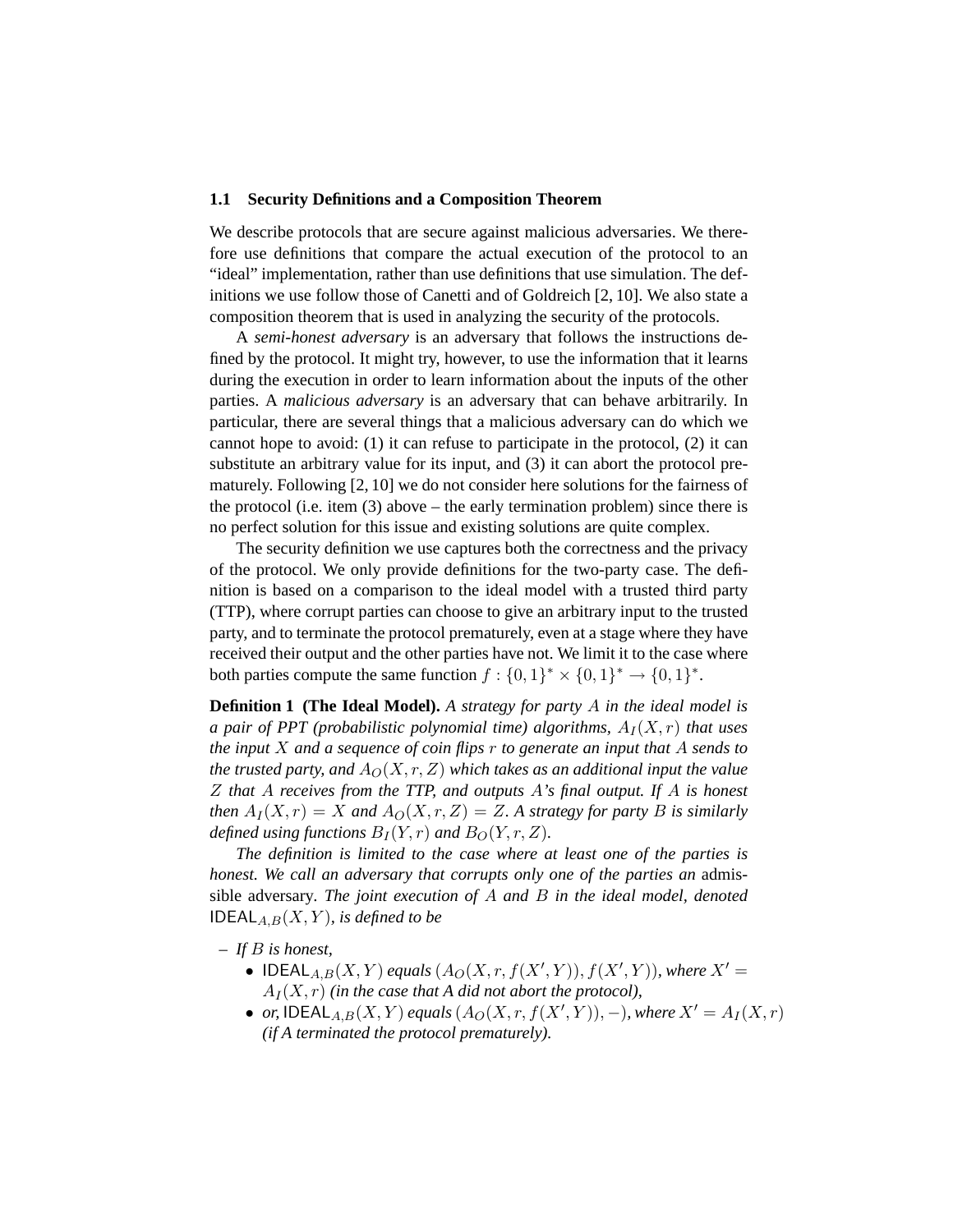- *If* A *is honest*
	- **IDEAL**<sub>A,B</sub> $(X, Y)$  equals  $(f(X, Y'), B_O(Y, r, f(X, Y')))$ *, where*  $Y' =$  $B_I(Y, r)$ ,
	- *or,* IDEAL<sub>A,B</sub> $(X, Y)$  *equals*  $(-, B_O(Y, r, f(X, Y')))$ *, where*  $Y' = B_I(Y, r)$ *.*

In the real execution a malicious party could follow any strategy that can be implemented by a PPT algorithm. The strategy is an algorithm mapping a partial execution history to the next message sent by the party in the protocol.

**Definition 2 (The Real Model (for semi-honest and malicious adversaries)).** *Let* f *be as in Definition 1, and* Π *be a two-party protocol for computing* f*. Let*  $(A', B')$  be a pair of PPT algorithms representing the parties' strategies. This *pair is admissible w.r.t.*  $\Pi$  *if at least one of*  $(A', B')$  *is the strategy specified by* Π *for the corresponding party. In the* semi-honest case *the other party could*

*have an arbitrary output function. In the* malicious *case, the other party can*

*behave arbitrarily throughout that protocol.*

*The joint execution of*  $\Pi$  *in the real model, denoted*  $\mathsf{REAL}_{\Pi,A',B'}(X,Y)$  *is* defined as the output pair resulting from the interaction between  $A'(X)$  and  $B'(Y)$ .

The definition of security states that an execution of a secure real model protocol under any admissible adversary can be simulated by an admissible adversary in the ideal model.

**Definition 3 (Security (for both the semi-honest case and the malicious case)).** *Let* f *and* Π *be as in Definition 2. Protocol* Π **securely computes** f *if for*  $every$   $PPT$   $pair$   $(A', B')$  that is admissible in the real model (of Definition 2) *there is a PPT pair* (A, B) *that is admissible in the ideal model (of Defini*tion 1), such that  $\mathsf{REAL}_{\Pi,A',B'}(X,Y)$  is computationally indistinguishable from IDEAL $_{A,B}(X, Y)$ .

**Reactive Computations** A reactive computation consists of steps in which parties provide inputs and receive outputs. Each step generates a *state* which is used by the following step. The input that a party provides at step  $i$  can depend on the outputs that it received in previous steps. (We limit ourselves to synchronous communication, and to an environment in which there are secure channels between the parties.) The protocols that we design for the malicious case implement reactive computation. Security definitions and constructions for reactive computation were discussed in [3, 5] (in particular, they enable parties to abort the protocol at arbitrary stages). We will not describe these definitions in this extended abstract, due to their length and detail.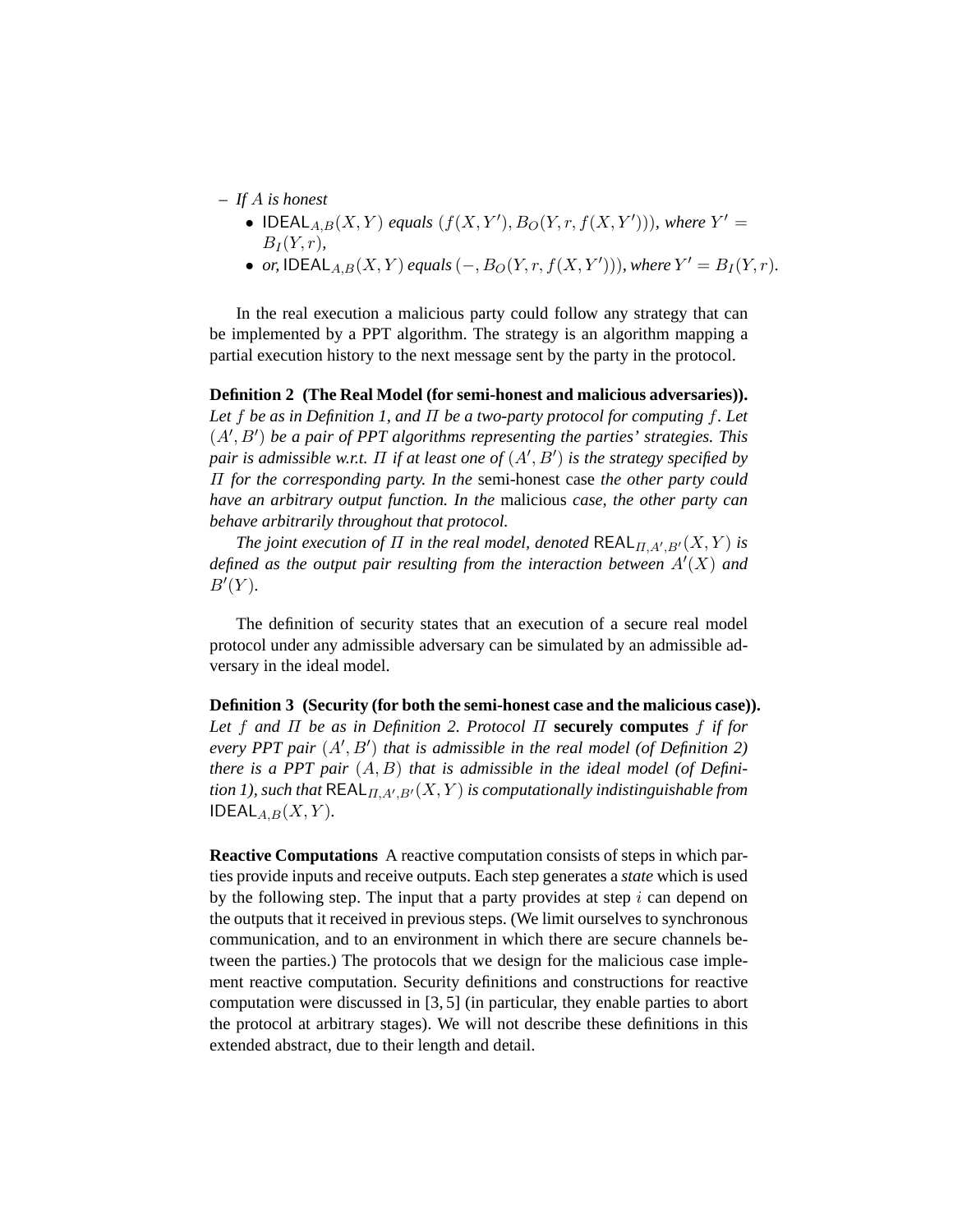**A Composition Theorem** Our protocols implement the computation of the  $k^{th}$ ranked element by running many invocations of secure computation of simpler functionalities. Such constructions are covered by theorems of secure composition [2, 3]. Loosely speaking, consider a *hybrid model* where the protocol uses a trusted party that computes the functionalities  $f_1, \ldots, f_\ell$ . The secure composition theorem states that if we consider security in terms of comparing the real computation to the ideal model, then if a protocol is secure in the hybrid model, and we replace the calls to the trusted party by calls to secure protocols computing  $f_1, \ldots, f_\ell$ , then the resulting protocol is secure. A secure composition theorem applies to reactive computation, too [3, 5].

# **2 Two-party Computation of the** k th **Element**

This section describes protocols for secure two-party computation of the  $k^{th}$ ranked element of the union of two databases. The protocols are based on the observation that a natural algorithm for computing the  $k^{th}$ -ranked element discloses very little information that cannot be computed from the value of the  $k^{th}$ -ranked element itself. Some modification to that protocol can limit the information that is leaked by the execution to information that can be computed from the output alone.

To simplify the description of the basic, insecure, protocol, we describe it for the case of two parties, A and B, each of which has an input of size  $n/2$ , that wish to compute the value of the median, i.e.  $(n/2)^{th}$ -ranked element, of the union of their two inputs sorted in increasing order of their values. This protocol is a modification of the algorithm given in [17, 13]. Assume for simplicity that all input values are different. The protocol operates in rounds. In each round, each party computes the median value of his or her input, and then the two parties compare their two median values. If A's median value is smaller than B's then A adjusts her input by removing the values which are less than or equal to her median, and B removes his input items which are greater than his median. Otherwise, A removes her items which are greater than her median and B removes his items which are less than or equal to his median. The protocol continues until the inputs are of length 1 (thus the number of rounds is logarithmic in the number of input items). The protocol is correct since when A's median is smaller than B's median, each of the items that A removes is smaller than A's median, which is smaller than at least  $n/4$  inputs of A and  $n/4$  inputs of B. Therefore the removed item cannot be the median. Also, the protocol removes  $n/4$  items which are smaller than the median and  $n/4$  which are greater than it, and therefore the median of the new data is the same as that of the original input. Other cases follow similarly.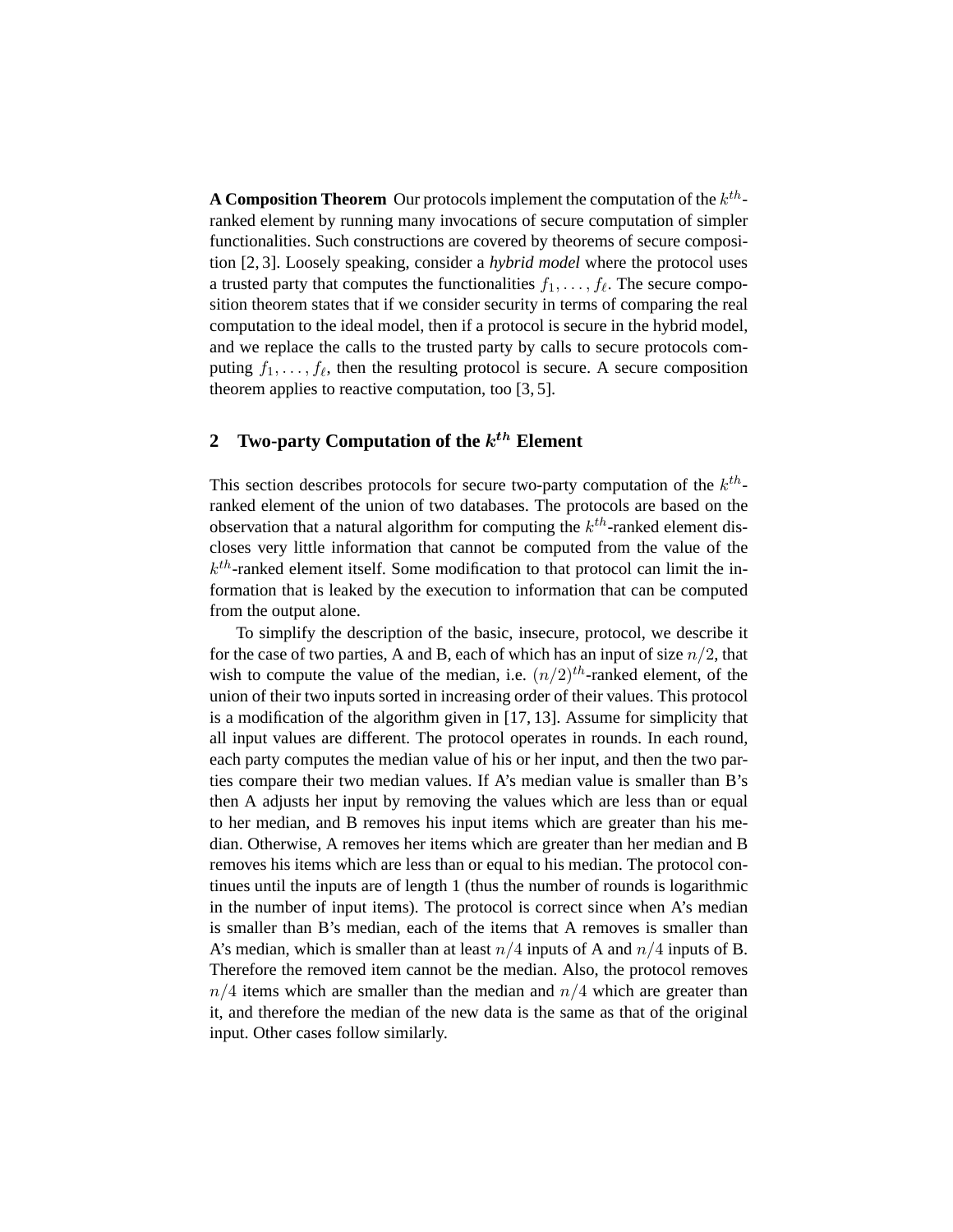Suppose now that the comparison is done privately, i.e. that the parties only learn whose median value is greater, and do not learn any other information about each others median value. We show below that in this case the protocol is secure. Intuitively this is true since, e.g., if party A knows the median value of her input and the median of the union of the two inputs, and observes that her median is smaller than the median of the union, then she can deduce that her median value is smaller than that of B. This means that given the final output of the protocol party A can simulate the results of the comparisons. Consequently, we have a reduction from securely computing the median of the union to securely computing comparisons.

**Secure comparison:** The main cryptographic primitive that is used by the protocol is a two-party protocol for secure comparison. The protocol involves two parties, where party A has an input  $x$  and party B has an input  $y$ . The output is 0 if  $x \geq y$  and 1 otherwise. The protocol (which essentially computes a solution to Yao's millionaires problem) can be implemented by encoding the comparison function as a binary circuit which compares the bits encoding the two inputs, and applying to it Yao's protocol for secure two-party computation. The overhead is |x| oblivious transfers, and  $O(|x|+|y|)$  applications of a pseudo-random function, as well as  $O(|x|+|y|)$  communication. More efficient, non-interactive comparison protocols also exist (see e.g. [7]).

## **2.1 A Protocol for Semi-Honest and Malicious Parties**

Following is a description of a protocol that finds the  $k^{th}$ -ranked element in the union of two databases and is secure against semi-honest parties. The computation of the median is a specific case where  $k$  is set to be the sum of the two inputs divided by two. The protocol reduces the general problem of computing the  $k^{th}$ -ranked element of arbitrary size inputs, to the problem of computing the median of two inputs of equal size, which is also a power of 2. To simplify the exposition, we assume that all the inputs are *distinct*. This issue is further discussed later.

**Security against a malicious adversary.** The protocol for the semi-honest case can be amended to be secure against malicious adversaries. The main change is that the protocol must now verify that the parties provide consistent inputs to the different invocations of the secure computation of the comparisons. For example, if party A gave an input of value 100 to a secure comparison computation, and the result was that A must delete all its input items which are smaller than 100, then A cannot provide an input which is smaller than 100 to any subsequent comparison. We provide a proof that given this enforcement, the protocol is secure against malicious behavior. For this protocol, we do not force the input elements to be integers. However, if such an enforcement is required (e.g.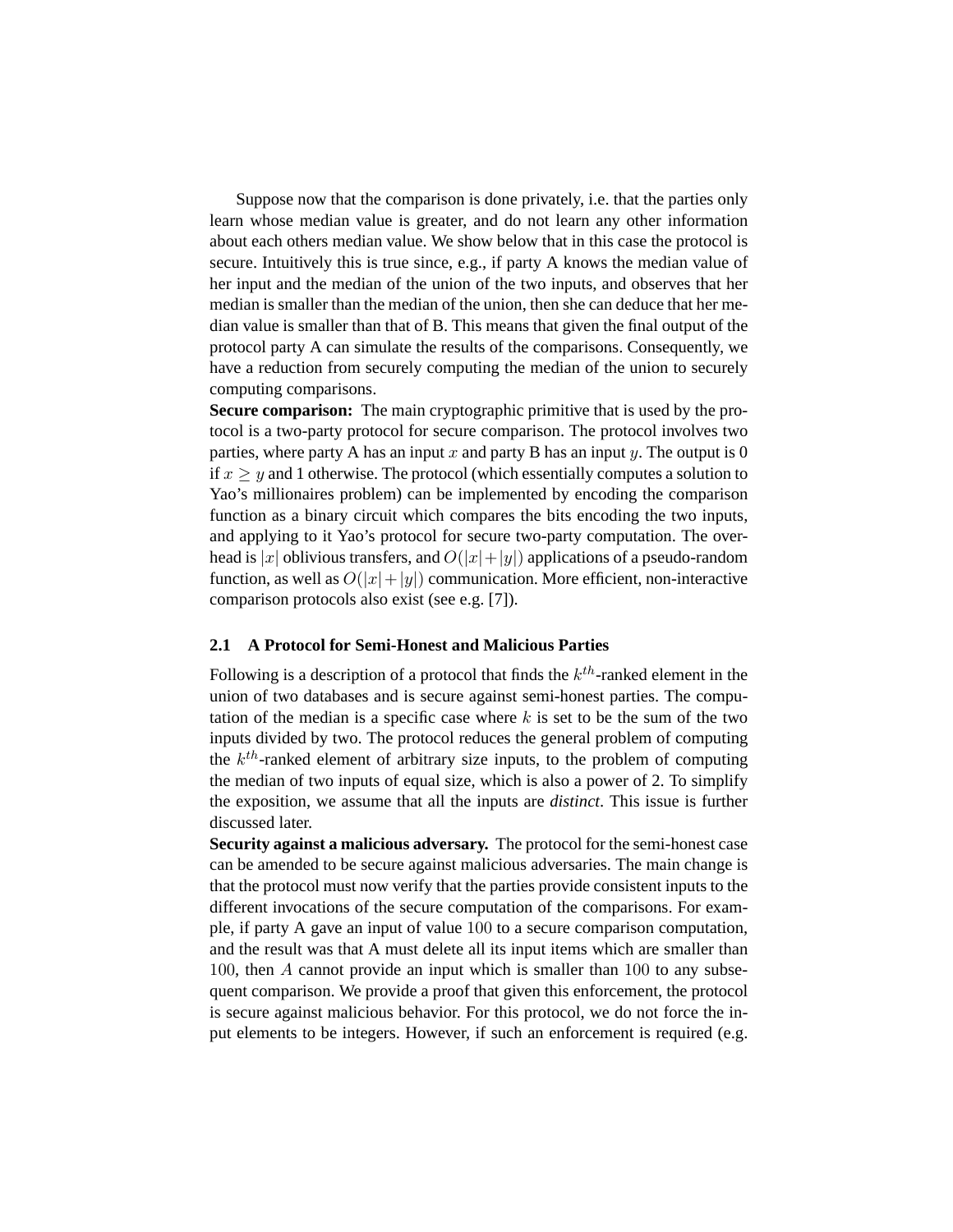if the input consists of rounded salary data), then the protocol for the malicious case verifies that there is room for sufficiently many distinct integers between the reported values of different elements of the input. This is made more precise later.

In protocol FIND-RANKED-ELEMENT that we describe here, we specify the additional *functionality* that is required in order to ensure security against malicious parties. Then in Section 2.3 we describe how to implement this functionality, and prove that given this functionality the protocol is secure against malicious adversaries. Of course, to obtain a protocol which is only secure against semi-honest adversaries, one should ignore the additional highlighted steps that provide security in the malicious case.

#### **Protocol** FIND-RANKED-ELEMENT

**Input:**  $D_A$  known to A, and  $D_B$  known to B. Public parameter  $k$  (for now, we assume that the numerical value of the rank of the element is known). All items in  $D_A \cup D_B$  are distinct.

**Output:** The  $k^{th}$ -ranked element in  $D_A \cup D_B$ .

- 1. Party A (resp., B) initializes  $S_A$  (resp.,  $S_B$ ) to be the sorted sequence of its k smallest elements in  $D_A$  (resp.,  $D_B$ ).
- 2. If  $|S_A| < k$  then Party A pads  $(k |S_A|)$  values of "+ $\infty$ " to its sequence  $S_A$ . Party B does the same: if  $|S_B| < k$  then it pads  $(k |S_B|$ ) values of "+∞" to its sequence  $S_B$ .
- 3. Let  $2^{j}$  be the smallest power of 2 greater than or equal to k. Party A pre-pads  $S_A$  with  $(2^{j} - k)$  values of "- $\infty$ " and Party B pads  $S_B$ with  $(2^{j} - k)$  values of "+∞". (The result is two input sets of size  $2^j$  each, whose median is the  $k^{th}$ -ranked element in  $D_A \cup D_B$ .)

**In the malicious case:** The protocol sets bounds  $l_A = l_B = -\infty$ and  $u_A = u_B = \infty$ .

- 4. For  $i = (j-1), \ldots, 0$ :
	- A. A computes the  $(2^i)^{th}$  element of  $S_A$ , denoted  $m_A$ , and B computes the  $(2^i)^{th}$  element of  $S_B$ ,  $m_B$ . (I.e., they compute the respective medians of their sets.)
	- B. A and B engage in a *secure computation* which outputs 0 if  $m_A \geq m_B$ , and 1 if  $m_A < m_B$ .

**In the malicious case:** The secure computation first checks that  $l_A < m_A < u_B$  and  $l_B < m_B < u_B$ . If we want to force the input to be integral, then we check that  $l_A + 2^i < m_A \le u_A - 2^i$ and  $l_B + 2^i$   $\lt m_B \leq u_B - 2^i$ . If these conditions are not satisfied, then the protocol is aborted. Otherwise, if  $m_A \ge m_B$ , the protocol sets  $u_A$  to be  $m_A$  and  $l_B$  to be  $m_B$ . Otherwise it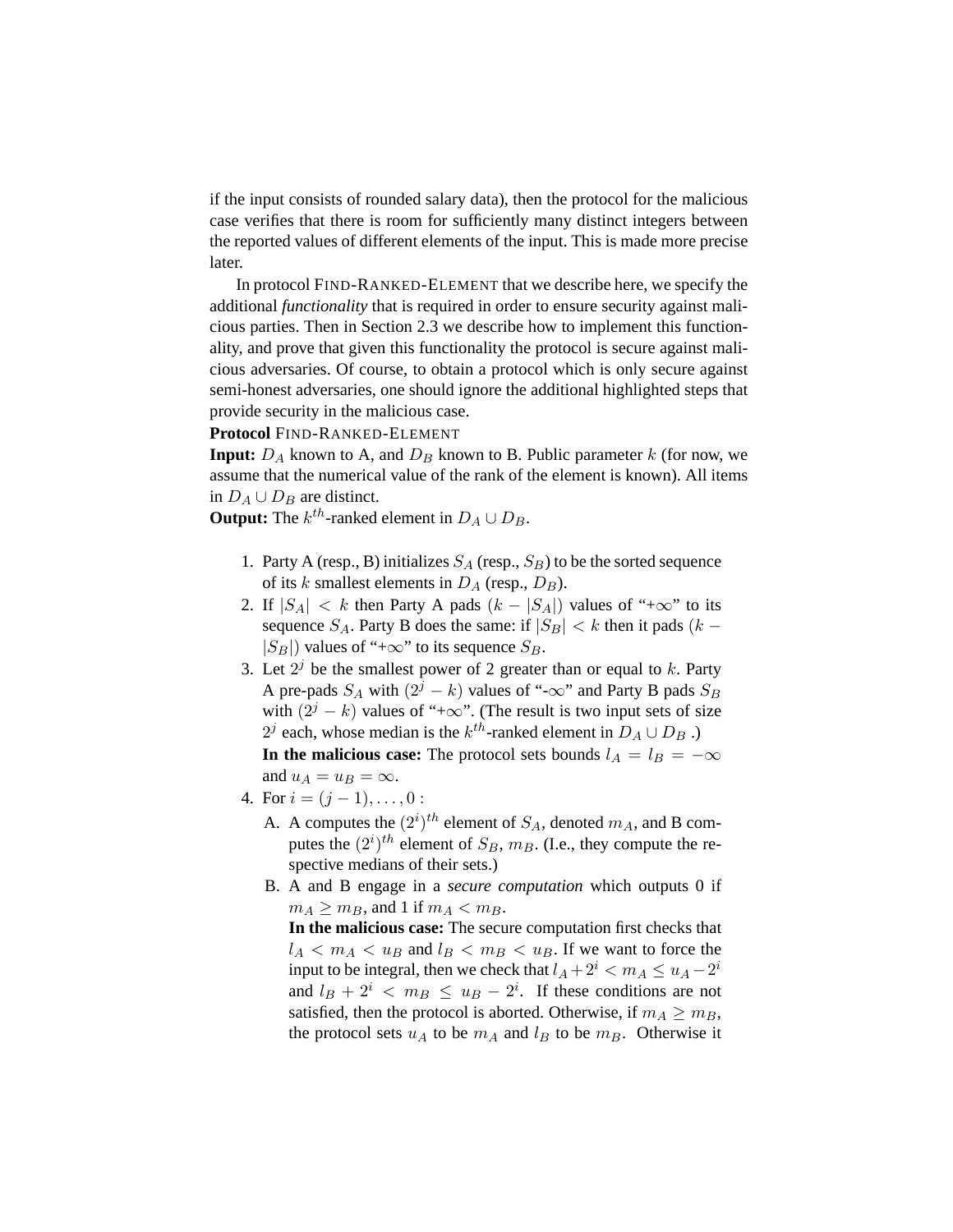updates  $l_A$  to  $m_A$  and  $u_B$  to  $m_B$ . Note that the lower and upper bounds are not revealed to either party.

- C. If  $m_A < m_B$ , then A removes all elements ranked  $2^i$  or less from  $S_A$ , while B removes all elements ranked greater than  $2^i$ from  $S_B$ . On the other hand, if  $m_A \geq m_B$ , then A removes all elements ranked higher than  $2^i$  from  $S_A$ , while B removes all elements ranked  $2^i$  or lower from  $S_B$ .
- 5. (Here every party has an input set of size 1.) Party A and party B output the result of a *secure computation* of the minimum value of their respective elements.

**In the malicious case:** The secure computation checks that the inputs given in this step are consistent with the inputs given earlier. Specifically, for any item other than item  $2<sup>j</sup>$  of the original set of A (respectively B), this means that the value must be equal to  $u_A$  (respectively  $u_B$ ). For item  $2^k$  of step A (respectively B), it is verified that its value is greater than  $l_A$  (respectively  $l_B$ ).

**Overhead:** Since the value  $j$  is at most  $\log 2k$  and the number of rounds of communication is  $(j + 1)$ , the total number of rounds of communication is  $log(2k)$ . In each round, the protocol performs at most one secure computation, which requires a comparison of  $(\log M)$  bit integers. Thus the total communication cost is  $O(\log M \cdot \log k)$  times the security parameter.

**Proof of correctness** Regardless of security issues, we first have to show that the protocol indeed computes the  $k^{th}$ -ranked item. We need to show that (a) The preprocessing performed in Steps 1-3 does not eliminate the  $k^{th}$ -ranked value and (b) The  $(2^{i+1})^{st}$  value of  $S_A^i \cup S_B^i$  is the  $k^{th}$ -ranked value in  $D_A \cup D_B$  for each  $i = j - 1, ..., 0$  (where  $\overline{S_A^i}, S_B^i$  are the sorted sequences maintained by parties  $A$ ,  $B$ , respectively, during iteration  $i$ ). These two properties are shown in Lemma 1.

**Lemma 1.** *In Protocol* FIND-RANKED-ELEMENT*, the* (2i+1) st*-ranked element*  $of S_A \cup S_B$  in round i of Step 4 (i.e., the median) is equal to the  $k^{th}$ -ranked *element in*  $D_A \cup D_B$ *, for*  $i = (j-1), \ldots, 0$ *.* 

*Proof.* Note that in the preprocessing (Step 1) we do not eliminate the  $k^{th}$ ranked element since the  $k^{th}$ -ranked element cannot appear in position  $(k + 1)$ or higher in the sorted version of  $D_A$  or  $D_B$ . Step 2 ensures that both sequences have size exactly k without affecting the  $k^{th}$ -ranked element (since padding is performed at the end of the sequences). And, Step 3 not only ensures that the length of both sequences is a power of 2, but also pads  $S_A$  and  $S_B$  so that the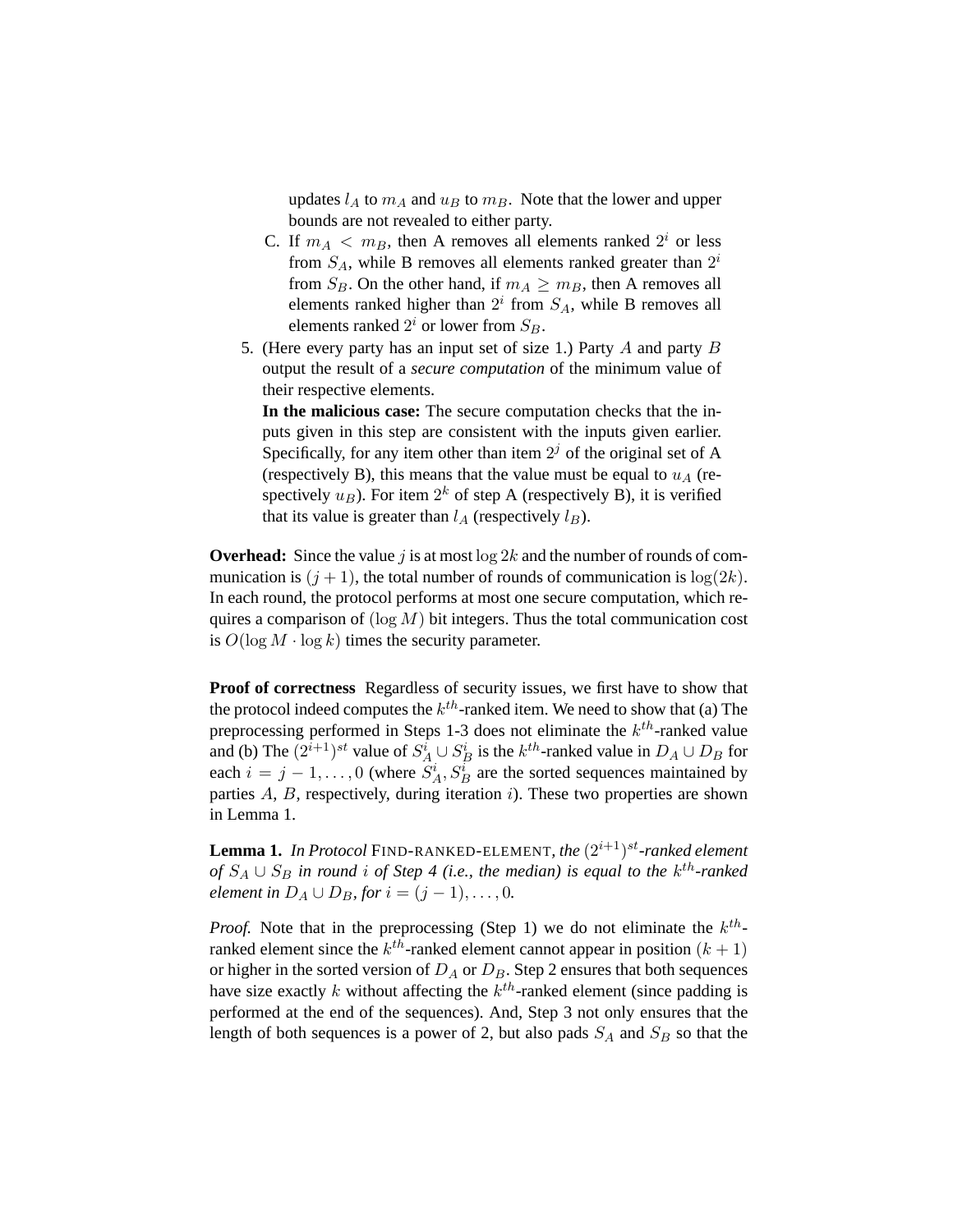$(2^{j})^{th}$  element of the union of the two sequences is the  $k^{th}$ -ranked element of  $D_A \cup D_B$ . This establishes the Lemma for the case where  $i = (j - 1)$ .

The remaining cases of  $i$  follow by induction. We have essentially transformed the original problem to that of computing the median between two sets of equal size  $2^{i+1}$ . Note that neither party actually removes the median of  $S_A \cup S_B$ : if  $m_A < m_B$  then there are  $2 \cdot 2^i$  points in  $S_A$  and  $S_B$  that are larger than  $m_A$  and  $2 \cdot 2^i$  points in  $S_A$  and  $S_B$  that are smaller than  $m_B$ , thus no point in  $S_A$  that is less than or equal to  $m_A$  can be the median, nor can any point in  $S_B$  greater than  $m_B$ . A similar argument follows in the case that  $m_A > m_B$ . Furthermore, the modifications made to  $S_A$  and  $S_B$  maintain the median of  $S_A \cup S_B$  since at each iteration an equal number of elements are removed from above and below the median (exactly half of the points of each party are removed). The lemma follows.

#### **2.2 Security for the Semi-honest Case**

In the semi-honest case, the security definition in the ideal model is identical to the definition which is based on simulation (which we haven't explicitly described). Thus, it is sufficient to show that, assuming that the number of elements held by each party is public information, party A (and similarly party B), given its own input and the value of the  $k^{th}$ -ranked element, can simulate the execution of the protocol in the hybrid model, where the comparisons are done by a trusted party (the proof follows by the composition theorem). We describe the proof detail for the case of party A simulating the execution. Let x be the  $k^{th}$ ranked element which the protocol is supposed to find. Then, party A simulates the protocol as follows:

#### **Algorithm** SIMULATE-FIND-RANK

**Input:**  $D_A$  and x known to A. Public parameter k. All items in  $D_A \cup D_B$  are distinct.

**Output:** Simulation of running the protocol for finding the  $k^{th}$ -ranked element in  $D_A \cup D_B$ .

- 1. Party A initializes  $S_A$  to be the sorted sequence of its k smallest elements in  $D_A$
- 2. If  $|S_A| < k$  then Party A pads  $(k |S_A|)$  values of "+∞" to its sequence  $S_A$ .
- 3. Let  $2^j$  be the smallest power of 2 larger than k. Party A pre-pads  $S_A$ with  $(2^{j} - k)$  values of "- $\infty$ ".
- 4. For  $i = (i-1), \ldots, 0$ :
	- A. A computes the  $(2^i)^{th}$  element of  $S_A$ ,  $m_A$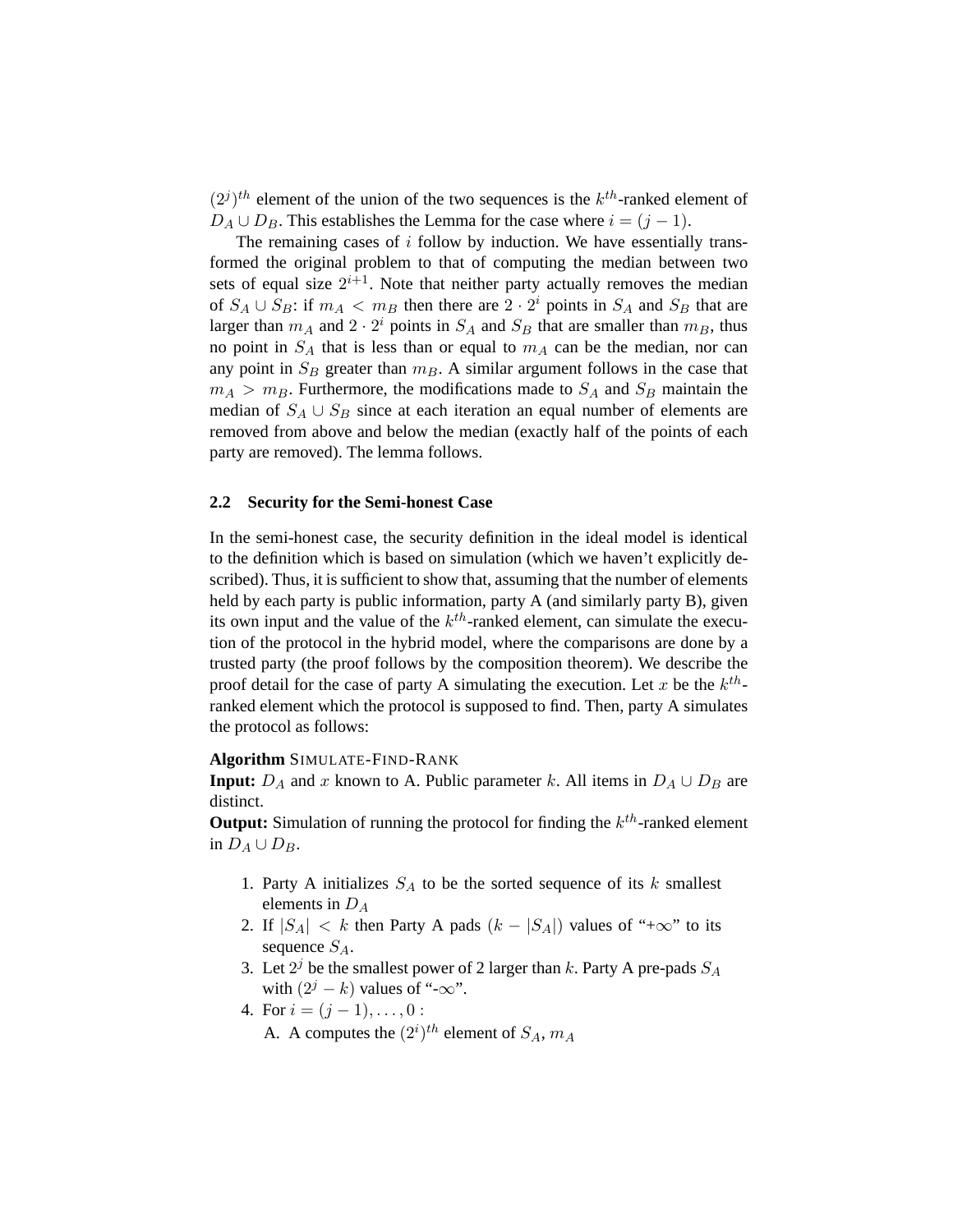- B. If  $m_A < x$ , then the secure computation is made to output 1, i.e.,  $m_A < m_B$ , else it outputs 0.
- C. If  $m_A < x$ , then A removes all elements ranked  $2<sup>i</sup>$  or less from  $S_A$ . On the other hand, if  $x \leq m_A$ , then A removes all elements ranked higher than  $2^i$  from  $S_A$ .
- 5. The final secure computation outputs 1 if  $m_A < x$  and 0 otherwise (in this case  $m_A = x$  is the median).

**Lemma 2.** *The transcript generated by Algorithm* SIMULATE-FIND-RANK *is the same as the transcript generated by Protocol* FIND-RANKED-ELEMENT*. In addition, the state information that Party A has after each iteration of Step 4, namely*  $(S_A, k)$ *, correctly reflects the state of Protocol FIND-RANKED-ELEMENT after the same iteration.*

*Proof.* We prove the lemma by induction on the number of iterations. Assume that the lemma is true at the beginning of an iteration of Step 4, i.e. Algorithm SIMULATE-FIND-RANK has been correctly simulating Protocol FIND-RANKED-ELEMENT and its state correctly reflects the state of Protocol FIND-RANKED-ELEMENT at the beginning of the iteration. We show that  $m_A < x$  if and only if  $m_A < m_B$ . If  $m_A < x$  then the number of points in  $S_A^i$  smaller than x is at least  $2^i$ . If by way of contradiction  $m_B \leq m_A$ , then  $m_B < x$ , implying that the number of points in  $S_B^i$  smaller than x is at least  $2^i$ . Thus the total number of points in  $S_A^i \cup S_B^i$  smaller than x would be at least  $2^{i+1}$ , contradicting that x is the median. So,  $m_A < m_B$ . On the other hand, if  $m_A < m_B$ , and by way of contradiction,  $m_A \ge x$ , then  $x \le m_A < m_B$ . Thus the number of points in  $S_B^i$  greater than x is strictly more than  $2^i$ . Also, at least  $2^i$  points in  $S_A^i$  are greater than x. Thus, the number of points in  $S_A^i \cup S_B^i$  greater than x is strictly more than  $2^{i+1}$ , again contradicting that x is the median. So,  $m_A < x$ . Thus, the secure computations in Step 4 of Algorithm Simulate-Find-Rank return the same outputs as in Protocol FIND-RANKED-ELEMENT.

**Duplicate Items** Protocol FIND-RANKED-ELEMENT preserves privacy as long as no two input elements are identical (this restriction must be met for each party's input, and also for the union of the two inputs). The reason for this restriction is that the execution of the protocol reveals to each party the exact number of elements in the other party's input which are smaller than the  $k^{th}$ item of the union of the two inputs. If all elements are distinct then given the  $k^{th}$ ranked value each party can compute the number of elements in its own input that are smaller than it, and therefore also the number of such elements in the other party's input. This information is sufficient for simulating the execution of the protocol. However, if the input contains identical elements then given the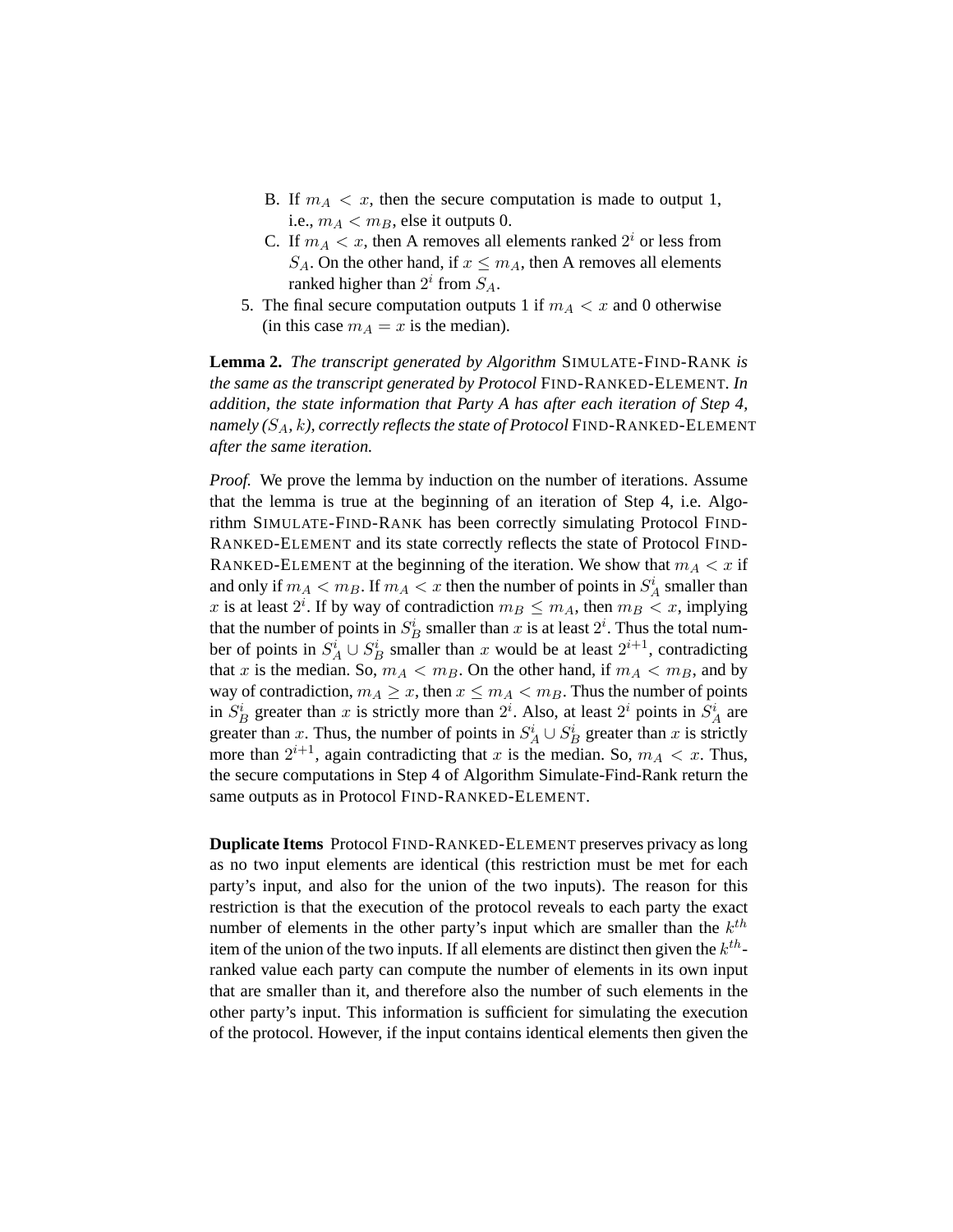$k^{th}$ -ranked value it is impossible to compute the exact number of elements in the other party's input which are smaller than it and to simulate the protocol. (For example, if several items in A's input are equal to the  $k^{th}$ -ranked element then the protocol could have ended with a comparison involving any one of them. Therefore A does not know which of the possible executions took place.)

**Handling duplicate items** Protocol FIND-RANKED-ELEMENT-MULTIPARTY in Section 3 can securely computed the  $k^{th}$ -ranked item even if the inputs contain duplicate elements, and can be applied to the two-party case (although with  $log M$  rounds, instead of  $log k$ ). Also, protocol FIND-RANKED-ELEMENT can be applied to inputs that might contain identical elements, if they are transformed into inputs containing distinct elements. This can be done, for example, in the following way: Let the total number of elements in each party's input be n. Add  $\lceil \log n \rceil + 1$  bits to every input element, in the least significant positions. For every element in A's input let these bits be a "0" followed by the rank of the element in a sorted list of A's input values. Apply the same procedure to B's inputs using a "1" instead of a "0". Now run the original protocol using the new inputs, but ensure that the output does not include the new least significant bits of the  $k^{th}$  item. The protocol is privacy preserving with regard to the new inputs (which are all distinct). Also, this protocol does not reveal to party A more information than running the original protocol with the original inputs and in addition providing A with the number of items in B's input which are smaller than the  $k^{th}$  value (the same holds of course w.r.t. B). This property can be verified by observing that if A is given the  $k^{th}$ -ranked element of the union of the two inputs, as well as the number of elements in  $B$ 's input which are smaller than this value, it can simulate the operation of the new protocol with the transformed input elements.

**Hiding the Size of the Inputs** Assume that the parties wish to hide from each other the size of their inputs. Note that if  $k$  is public then the protocol that we described indeed hides the sizes of the inputs, since each party transforms its input to one of size  $k$ . This solution in insufficient, though, if  $k$  discloses information about the input sizes. For example, if the protocol computes the median, then  $k$ is equal to half the sum of the sizes of the two inputs. We next show now how to hide the size of the inputs when the two parties wish to compute the value of the  $p^{th}$  percentile, which includes the case of computing the median (which is the  $50^{th}$  percentile).

 $p^{th}$ **-Percentile** The  $p^{th}$  percentile is the element with rank  $\lceil \frac{p}{100} \cdot (|D_A| + |D_B|) \rceil$ . We assume that an upper bound  $U$  on the number of elements held by each party is known. Both parties first pad their inputs to get  $U$  elements each, in a way that keeps the value of the  $p^{th}$  percentile. For this, if a party A needs to add  $X = \overline{U} - |D_A|$  elements to its input, it adds  $\frac{p}{100}X$  elements with value  $-\infty$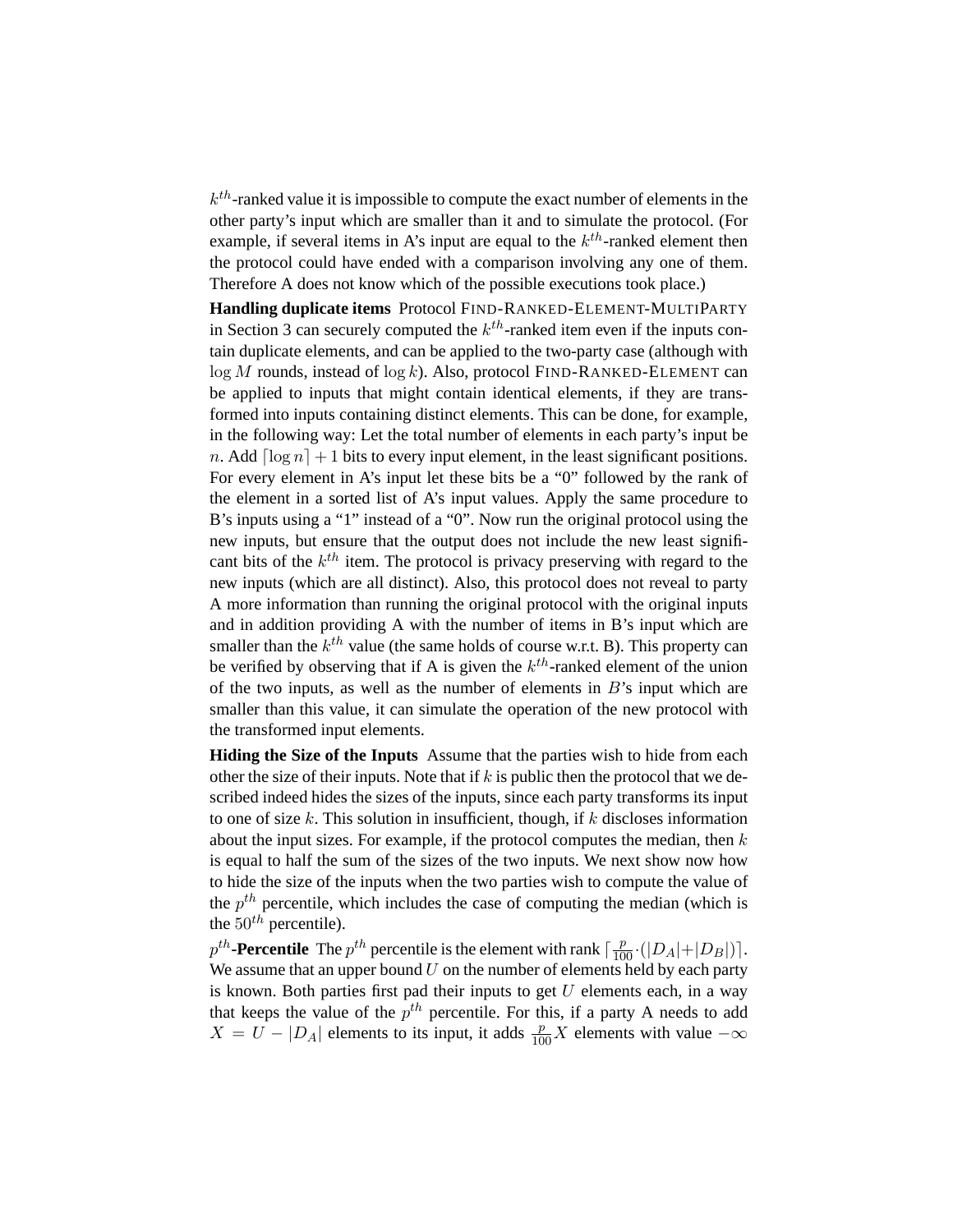and  $\frac{(100-p)}{100}X$  elements with value  $+\infty$  (to simplify the exposition, we assume that  $\frac{p}{100}X$  is an integer). Party B acts in a similar way. Then the parties engage in a secure computation of the  $p^{th}$  percentile, which is the  $(\frac{p}{100} \cdot 2U)^{th}$ -ranked element of the new inputs, using the protocol we described above.

## **2.3 Security for the Malicious Case**

We assume that the comparison protocol is secure against malicious parties. We then show that although the malicious party can choose its input values adaptively during the execution of the protocol, it could as well have constructed an input apriori and given it to a trusted third party to get the same output. In other words, although the adversary can define the values of its input points depending on whether that input point needs to be compared or not in our protocol, this does not give it any more power. The proof is composed of two parts. First, we show that the functionality provided by the protocol definition provides the required security. Second, we show how to implement this functionality efficiently.

**Lemma 3.** For every adversary  $A'$  in the real model there is an adversary  $A''$  $\dot{a}$  in the ideal model, such that the outputs generated by  $A'$  and  $A''$  are computa*tionally indistinguishable.*

**Proof Sketch:** Based on the composition theorem, we can consider only a protocol in the hybrid model where we assume that the comparisons are done securely by a trusted party. (We actually need here a composition theorem for a reactive scenario. We refer the reader to [3, 5] for a treatment of this issue.)

Visualize the operation of  $A'$  as a binary tree. The root is the first comparison it performs in the protocol. Its left child is the comparison which is done if the answer to the first comparison is 0, and the right child is the comparison that happens if the first answer is 1. The tree is constructed recursively following this structure, where every node corresponds to a comparison done at Step 4(B). We add leaves corresponding to the secure computation of Step 5 of the protocol following the sequence of comparisons that lead to a leaf.

Fix the random input used by the adversary  $A'$ . We also limit ourselves to adversaries that provide inputs that correspond to the bounds maintained by the protocol (otherwise the protocol aborts as in early termination, and since this is legitimate in the ideal model, we are done). We must generate an input to the trusted party that corresponds to the operation of  $A'$ . Let us run  $A'$  where we provide it with the output of the comparisons. We go over all execution paths (i.e. paths in the tree) by stopping and rewinding the operation. (This is possible since the tree is of logarithmic depth.) Note that each of the *internal* nodes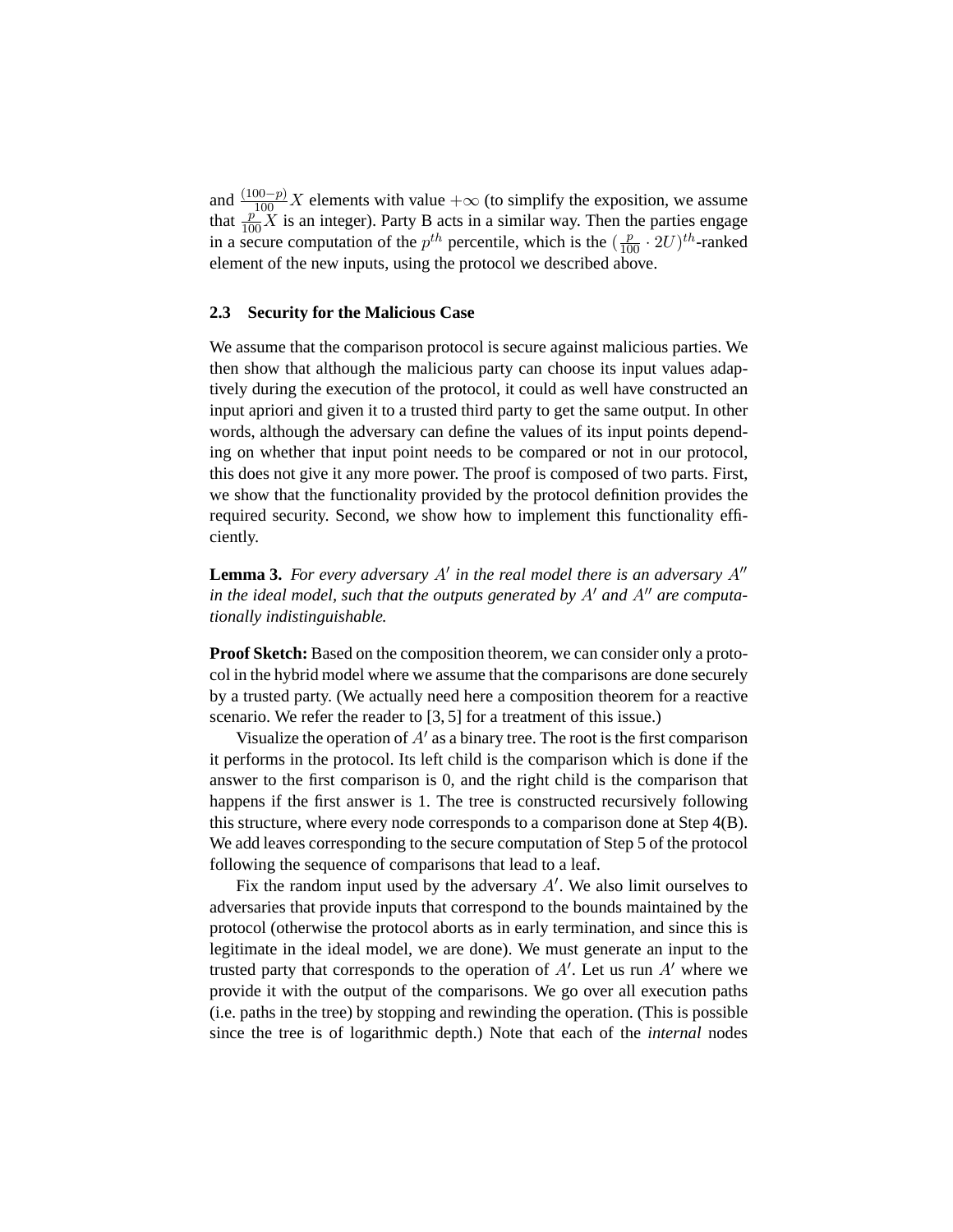corresponds to a comparison involving a *different* location in the sorted list that  $A'$  is required to generate according to the protocol. Associate with each node the value that  $A'$  provides to the corresponding comparison.

Observe the following facts:

- For any three internal nodes  $L, A, R$  where L and R are the left and right children of A, the bounds checked by the protocol enforce that the value of L is smaller than that of A, which is smaller than that of  $R$ . Furthermore, an inorder traversal of the internal nodes of the tree results in a list of distinct values appearing in ascending order.
- When the computation reaches a leaf (Step 5),  $A'$  provides a single value to a comparison. For the rightmost leaf, the value is larger than any value seen till now, while for each of the remaining leaves, the value is the same as the value on the rightmost internal node on the path from the root to the leaf (this is enforced by checking that the value is the same as  $u_A$  or  $u_B$ respectively).
- Each item in the input of  $A'$  is used in at most a single internal node, and exactly a single leaf of the tree.

Consequently, the values associated with the leaves are sorted, and agree with all the values that  $A'$  provides to comparisons in the protocol. We therefore use these values as the input to the trusted third party in the ideal model. When we receive the output from the trusted party we simulate the route that the execution takes in the tree, provide outputs to  $A'$  and  $B$ , and perform any additional operation that A' might apply to its view in the protocol.<sup>3</sup>

**Implementing the functionality of the malicious case protocol** The functionality that is required for the malicious case consists of using the results of the first i comparisons in order to impose bounds on the possible inputs to the following comparison. This is a *reactive secure computation*, which consists of several steps, where each step operates based on input from the parties and state information that is delivered from the previous step. This scenario, as well as appropriate security definitions and constructions, was described in [3, 5]. (We are interested, however, in a simpler synchronous environment with secure channels.)

In order to implement secure reactive computation, each step should output shares of a state-information string, which are then input to the following step.

<sup>&</sup>lt;sup>3</sup> Note that we are assuming that the inputs can be arbitrary Real numbers. If, on the other hand, there is some restriction on the form of the inputs, the protocol must verify that  $A'$  provides values which are consistent with this restriction. For example, if the inputs are integers then the protocol must verify that the distance between the reported median and the bounds is at least half the number of items in the party's input (otherwise the input items cannot be distinct).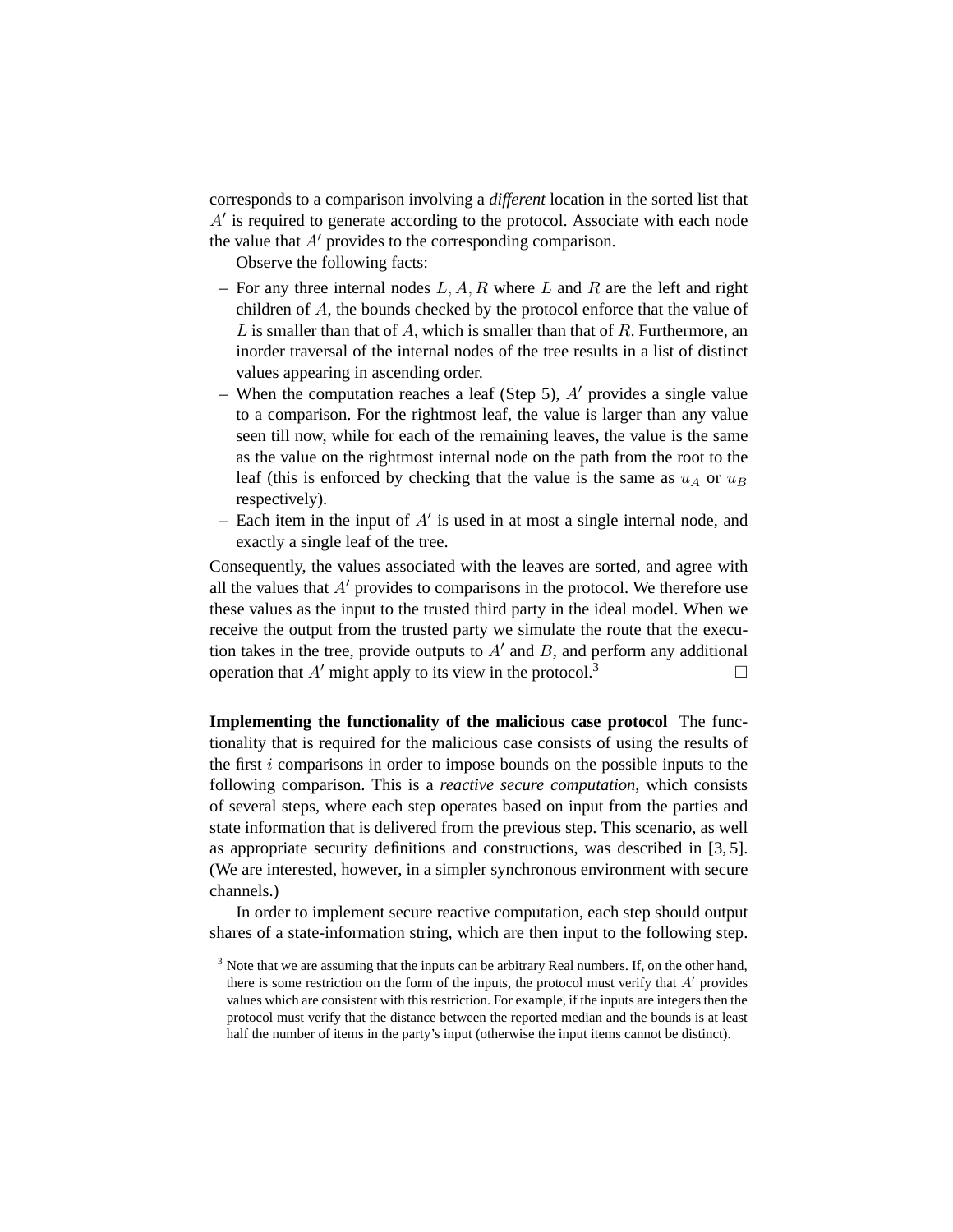The shares must be encrypted and authenticated by the secure computation, and be verified and decrypted by the secure computation of the following step. This functionality can be generically added to the secure computation

# **3** Multi-party computation of the  $k^{th}$  ranked element

We now describe a protocol that outputs the exact value of the  $k^{th}$ -ranked element of the union of multiple databases. For this protocol we assume that the elements of the sets are integer-valued, but they need not be distinct. Let  $[\alpha, \beta]$ be the (publicly-known) range of input values, and let  $M = \beta - \alpha + 1$ . The protocol runs a series of rounds in which it (1) suggests a value for the  $k^{th}$ ranked element, (2) performs a secure computation to which each party reports the number of its inputs which are smaller than this suggested value, adds these numbers and compares the result to  $k$ , and (3) updates the guess. The number of rounds of the protocol is logarithmic in M.

**Malicious adversaries.** We describe a protocol which is secure against semihonest adversaries. Again, the protocol can be amended to be secure against malicious adversaries by verifying that the parties are providing it with consistent inputs. We specify in the protocol the additional functionality that should be implemented in order to provide security against malicious adversaries.

## **Protocol** FIND-RANKED-ELEMENT-MULTIPARTY

**Input:** Party  $P_i$ ,  $1 \leq i \leq s$ , has database  $D_i$ . The sizes of the databases are public, as is the value k. The range  $[\alpha, \beta]$  is also public. **Output:** The  $k^{th}$ -ranked element in  $D_1 \cup \cdots \cup D_s$ .

1. Each party ranks its elements in ascending order. Initialize the cur-Each party ranks its elements in ascending of<br>rent range  $[a, b]$  to  $[\alpha, \beta]$  and set  $n = \sum |D_i|$ .

**In the malicious case:** Set for each party i bounds  $(l)^i = 0$ ,  $(g)^i =$ 0. These values are used to bound the inputs that party  $i$  reports in the protocol.  $(l)^i$  reflects the number of inputs of party i strictly smaller than the current range, while  $(g)^i$  reflects the number of inputs of party i strictly greater than the current range.

- 2. Repeat until "done"
	- (a) Set  $m = \lfloor (a + b)/2 \rfloor$  and announce it.
	- (b) Each party computes the number of elements in its database which are strictly smaller than  $m$ , and the number of elements strictly greater than m. Let  $l_i$  and  $g_i$  be these values for party i. (c) The parties engage in the following secure computation:
	- **In the malicious case:** Verify for every party i that  $l_i + g_i \leq$  $|D_i|, l_i \geq (l)^i$ , and  $g_i \geq (g)^i$ . In addition, if  $m = \alpha$ , then we check that  $l_i = 0$ ; or if  $m = \beta$ , we verify that  $g_i = 0$ .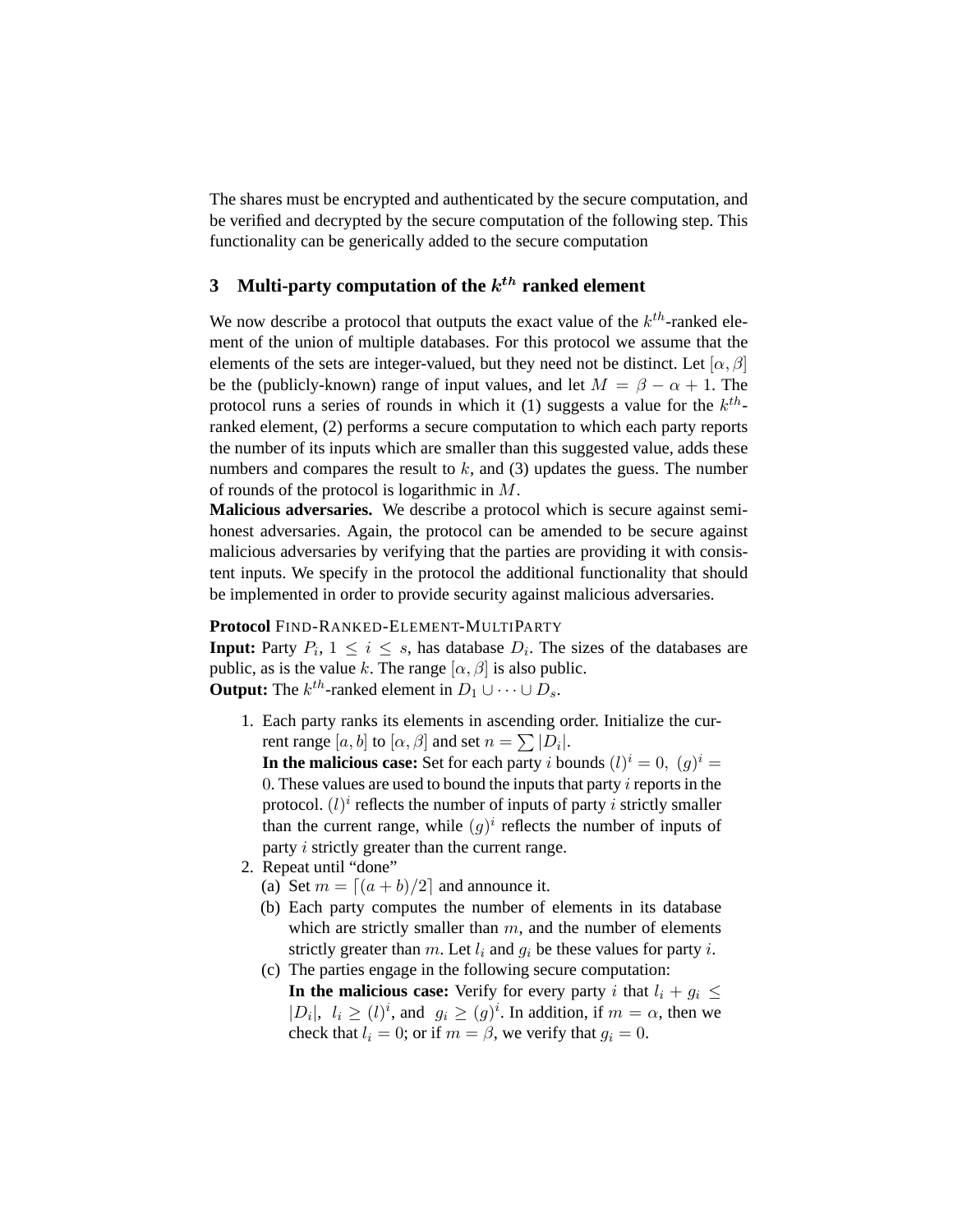- Output "done" if  $\sum l_i \le k 1$  and  $\sum g_i \le n k$ . (This means that m is the  $k^{th}$ -ranked item.)
- Output "0" if  $\sum l_i \ge k$ . In this case set  $b = m 1$ . (This means that the  $k^{th}$ -ranked element is smaller than m.) **In the malicious case:** Set  $(g)^i = |D_i| - l_i$ . (Since the left end-point of the range remains the same,  $(l)^i$  remains unchanged.)
- Output "1" if  $\sum g_i \ge n k + 1$ . In this case set  $a = m + 1$ . (This means that the  $k^{th}$ -ranked element is larger than m.) **In the malicious case:** Set  $(l)^i = |D_i| - g_i$ .

**Correctness:** The correctness of this algorithm follows from observing that if m is the  $k^{th}$ -ranked element then the first condition will be met and the algorithm will output it. In the other two cases, the  $k^{th}$ -ranked element is in the reduced range that the algorithm retains.

**Overhead:** The number of rounds is  $\log M$ . Each round requires a secure multi-party computation that computes two summations and performs two comparisons. The size of the circuit implementing this computation is  $O(s \log M)$ , which is also the number of input bits. The secure evaluation can be implemented using the protocols of [11, 1, 8].

**Security for the semi-honest case:** We provide a sketch of a proof for the security of the protocol. Assume that the multi-party computation in step  $2(c)$ is done by a trusted party. Denote this scenario as the hybrid model. We show that in this case the protocol is secure against an adversary that controls up to  $s - 1$  of the parties. Now, implement the multi-party computation by a protocol which is secure against an adversary that controls up to  $t$  parties, e.g. using [11, 1, 8]. (Of course,  $t < s - 1$  in the actual implementation, since the protocols computing the "simple" functionalities used in the hybrid model are not secure against s−1 parties, but rather against, say, any coalition of less than s/3 corrupt parties.) It follows from the composition theorem that the resulting protocol is secure against this adversary.

In the hybrid model, the adversary can simulate its view of the execution of the protocol, given the output of the protocol (and without even using its input). Indeed, knowing the range  $[a, b]$  that is used at the beginning of a round, the adversary can compute the target value  $m$  used in that round. If  $m$  is the same as the output, it concludes that the protocol must have ended in this round with m as the output (if the real execution did not output m at this stage, m would have been removed from the range and could not have been output). Otherwise, it simply updates the range to that side of  $m$  which contains the output (if the real execution had not done the same, the output would have gone out of the active range and could not have been the output). Along with the knowledge of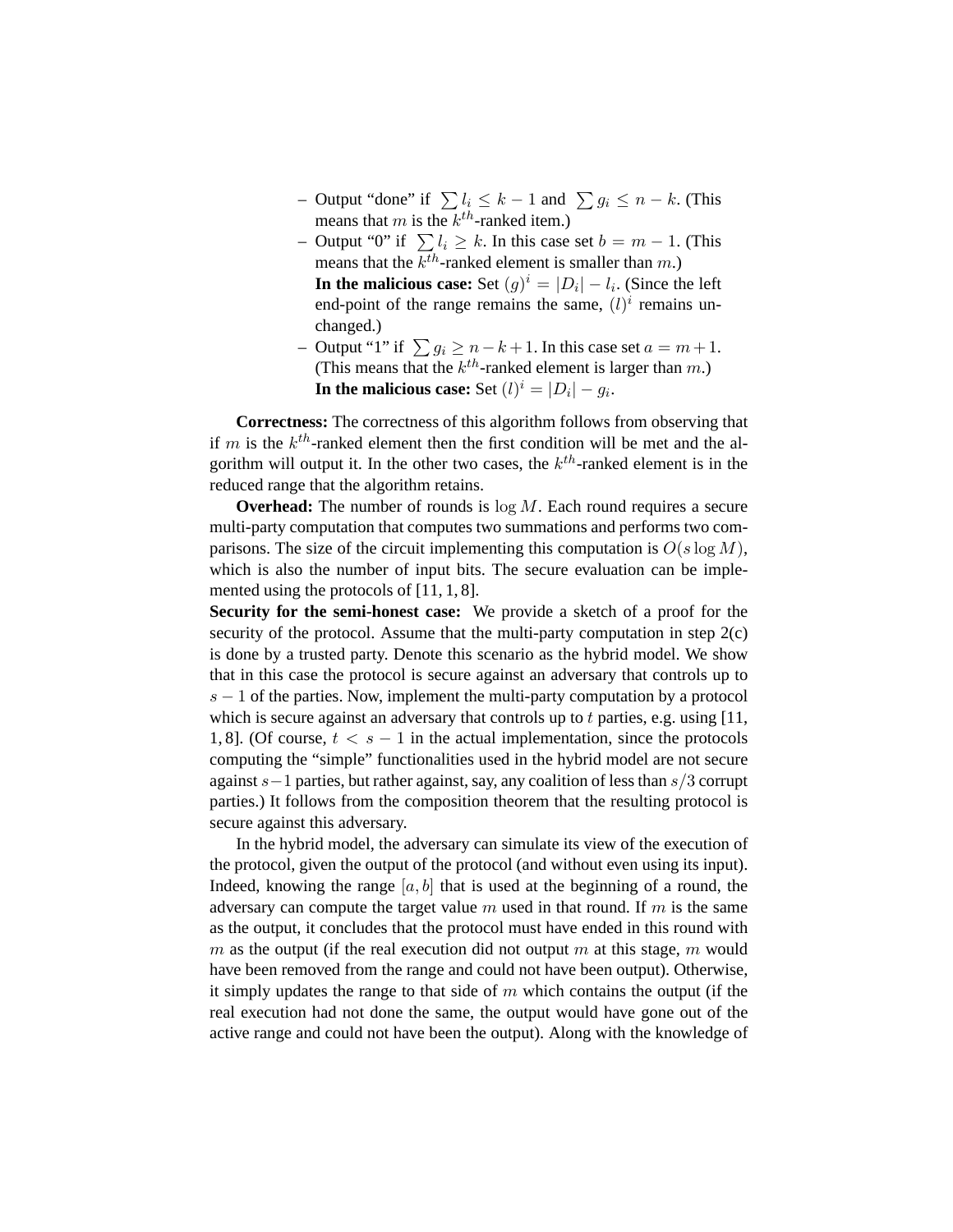the initial range, this shows that the adversary can simulate the execution of the protocol.

**Security for the malicious case:** We show that the protocol is secure given a secure implementation of the functionality that is described in Step 3 of algorithm FIND-RANKED-ELEMENT-MULTIPARTY. Since this is a multi-party reactive system we refer the reader to [3, 5] for a description of such a secure implementation. (The idea is that the parties run a secure computation of each step using, e.g., the protocol of [1]. The output contains encrypted and authenticated *shares* of the current state, which are then input to the computation of the following step, and checked by it.)

For every adversary that corrupts up to  $s - 1$  parties in the computation in the hybrid model, there is an adversary with the same power in the ideal model. We limit the analysis to adversaries that provide inputs that agree with all the boundary checks in the algorithm (otherwise the protocol aborts, and this is a legitimate outcome in the ideal model).

Imagine a tree of size M corresponding to the comparisons done in the protocol (i.e. the root being the comparison for  $m = (\beta - \alpha)/2$ , etc.). Consider also the range  $[\alpha, \beta]$  where each element is associated with the single node u in the tree in which  $m$  is set to the value of this element. Fix the random values (coin flips) used by the adversary in its operation. Run the adversary, with rewinding, checking the values that are given by each of the parties it controls to each of the comparisons. The values that party  $i$  provides to the comparison of node  $u$ define, for the corresponding element in the range, the number of items in the input of party i which are smaller than, larger than, and equal to that value.

Assume that we first examine the adversary's behavior for the root node, then for the two children of the root, and continue layer by layer in the tree. Then the boundary checks ensure that the nodes are consistent. Let  $l_u, e_u, g_u$ denote the number of items that are specified by the adversary to be less than, equal to, and greater than u, respectively. Then, for any three nodes  $L, A, R$ that appear in this order in an inorder traversal of the tree, the boundary checks ensure that  $l_L+e_L \leq l_A$  and  $g_R+e_R \leq g_A$ . Since  $l_A+e_A+g_A = l_R+e_R+g_R$ , the second inequality implies that  $l_A + e_A \leq l_R$ . Thus, for any two nodes u and v with  $u < v$ , we have  $l_u + e_u \leq l_v$ . In particular, for  $i = \alpha, \dots, \beta - 1$ , we have  $l_i + e_i \leq l_{i+1}$ , which implies that  $\sum_{i=1}^{\beta}$  $\sum_{i=\alpha}^{\beta} e_i \leq l_{\beta} + e_{\beta} - l_{\alpha}$  . Since  $l_{\alpha} = 0$ and  $g_{\beta} = 0$  (enforced by our checks), we know that  $l_{\beta} + e_{\beta} - l_{\alpha} = D_i$ . Thus,  $e_i = l_{i+1} - l_i$  for  $\alpha \leq i < \beta$ .

We use the result of this examination to define the input that each corrupt party provides to the trusted party in the ideal model. We set the input to contain  $e_u$  items of value u, for every  $u \in [\alpha, \beta]$ . The trusted party computes the  $k^{th}$ value (say, using the same algorithms as in the protocol). Since in the protocol